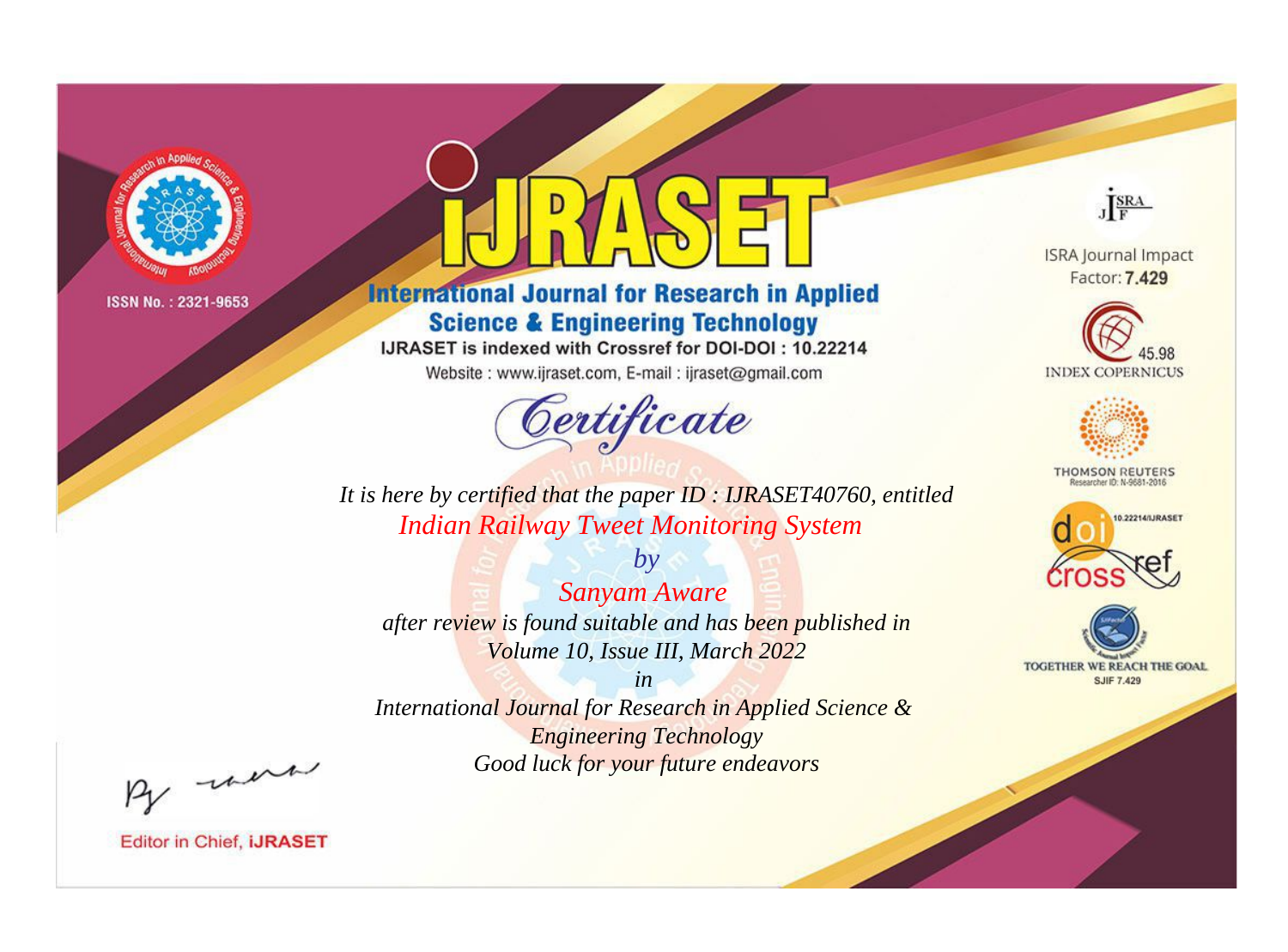

# **International Journal for Research in Applied Science & Engineering Technology**

IJRASET is indexed with Crossref for DOI-DOI: 10.22214

Website: www.ijraset.com, E-mail: ijraset@gmail.com



JERA

**ISRA Journal Impact** Factor: 7.429





**THOMSON REUTERS** 



TOGETHER WE REACH THE GOAL **SJIF 7.429** 

It is here by certified that the paper ID: IJRASET40760, entitled **Indian Railway Tweet Monitoring System** 

 $b\nu$ **Sarvesh Pathak** after review is found suitable and has been published in Volume 10, Issue III, March 2022

 $in$ International Journal for Research in Applied Science & **Engineering Technology** Good luck for your future endeavors

By morn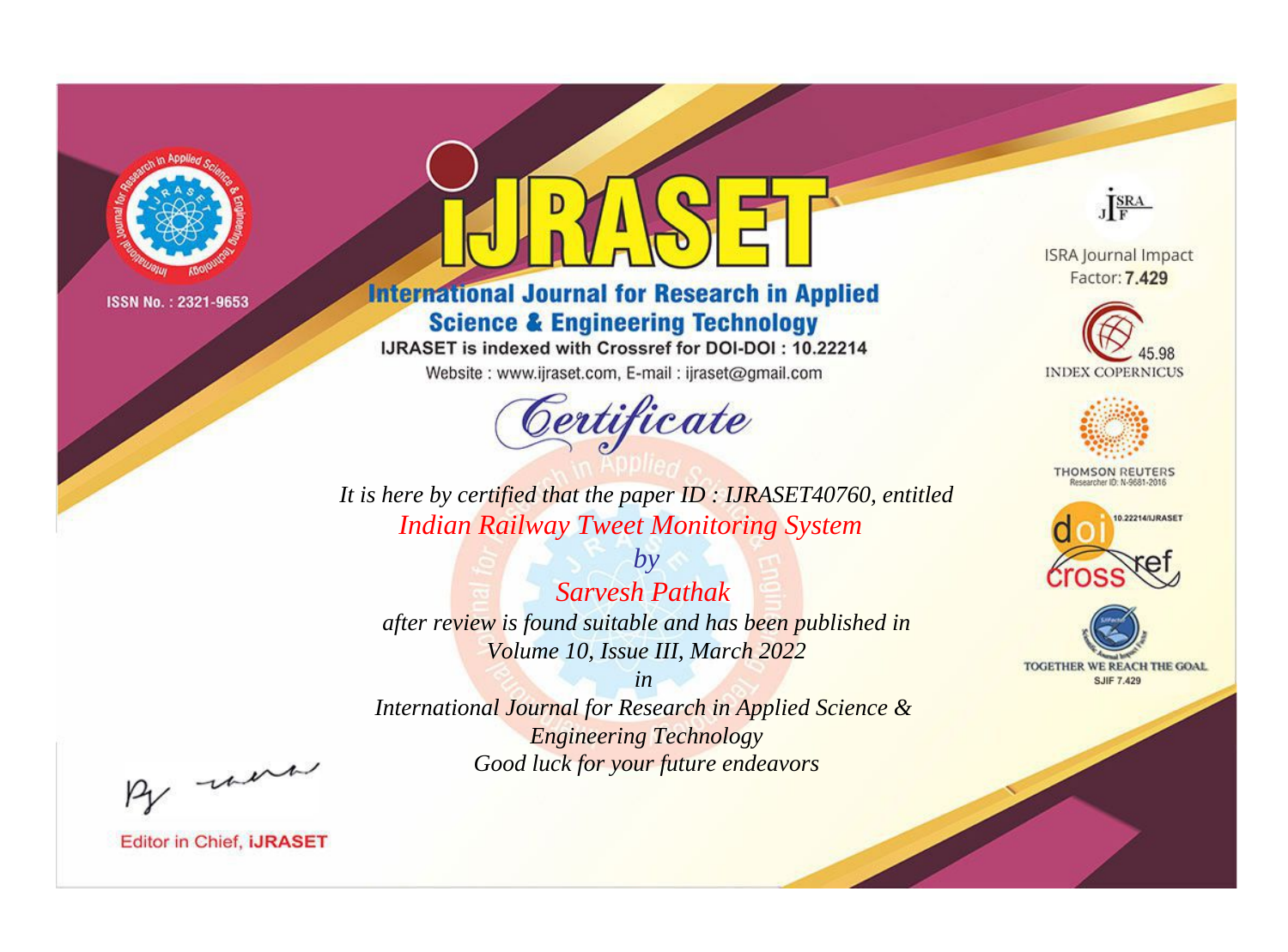

# **International Journal for Research in Applied Science & Engineering Technology**

IJRASET is indexed with Crossref for DOI-DOI: 10.22214

Website: www.ijraset.com, E-mail: ijraset@gmail.com



JERA

**ISRA Journal Impact** Factor: 7.429





**THOMSON REUTERS** 



TOGETHER WE REACH THE GOAL **SJIF 7.429** 

It is here by certified that the paper ID: IJRASET40760, entitled **Indian Railway Tweet Monitoring System** 

**Satish Shukla** after review is found suitable and has been published in Volume 10, Issue III, March 2022

 $b\nu$ 

 $in$ International Journal for Research in Applied Science & **Engineering Technology** Good luck for your future endeavors

By morn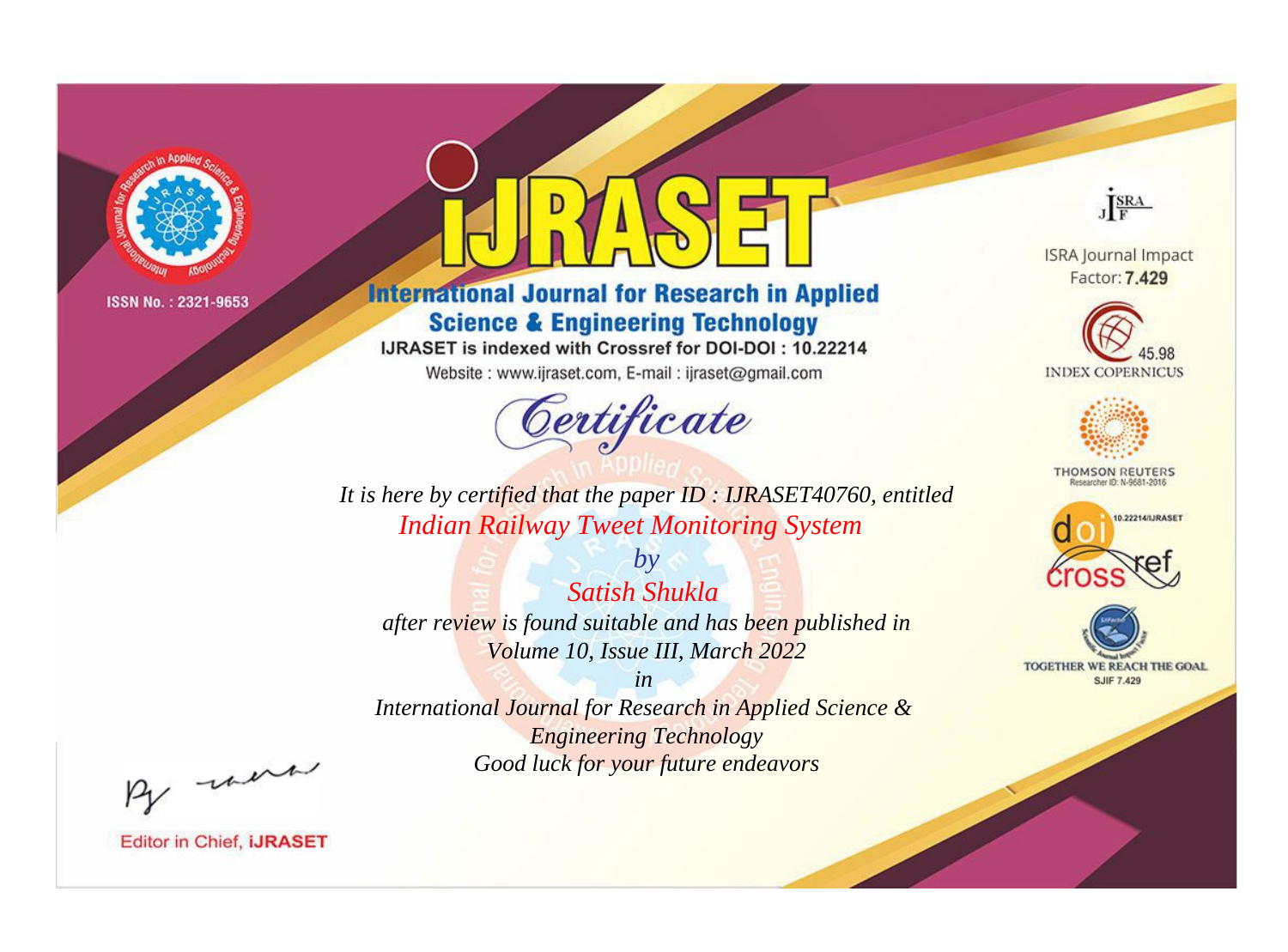

# **International Journal for Research in Applied Science & Engineering Technology**

IJRASET is indexed with Crossref for DOI-DOI: 10.22214

Website: www.ijraset.com, E-mail: ijraset@gmail.com



JERA

**ISRA Journal Impact** Factor: 7.429





**THOMSON REUTERS** 



TOGETHER WE REACH THE GOAL **SJIF 7.429** 

*It is here by certified that the paper ID : IJRASET40760, entitled Indian Railway Tweet Monitoring System*

*Sasha Kumar after review is found suitable and has been published in Volume 10, Issue III, March 2022*

*by*

*in* 

*International Journal for Research in Applied Science & Engineering Technology Good luck for your future endeavors*

By morn